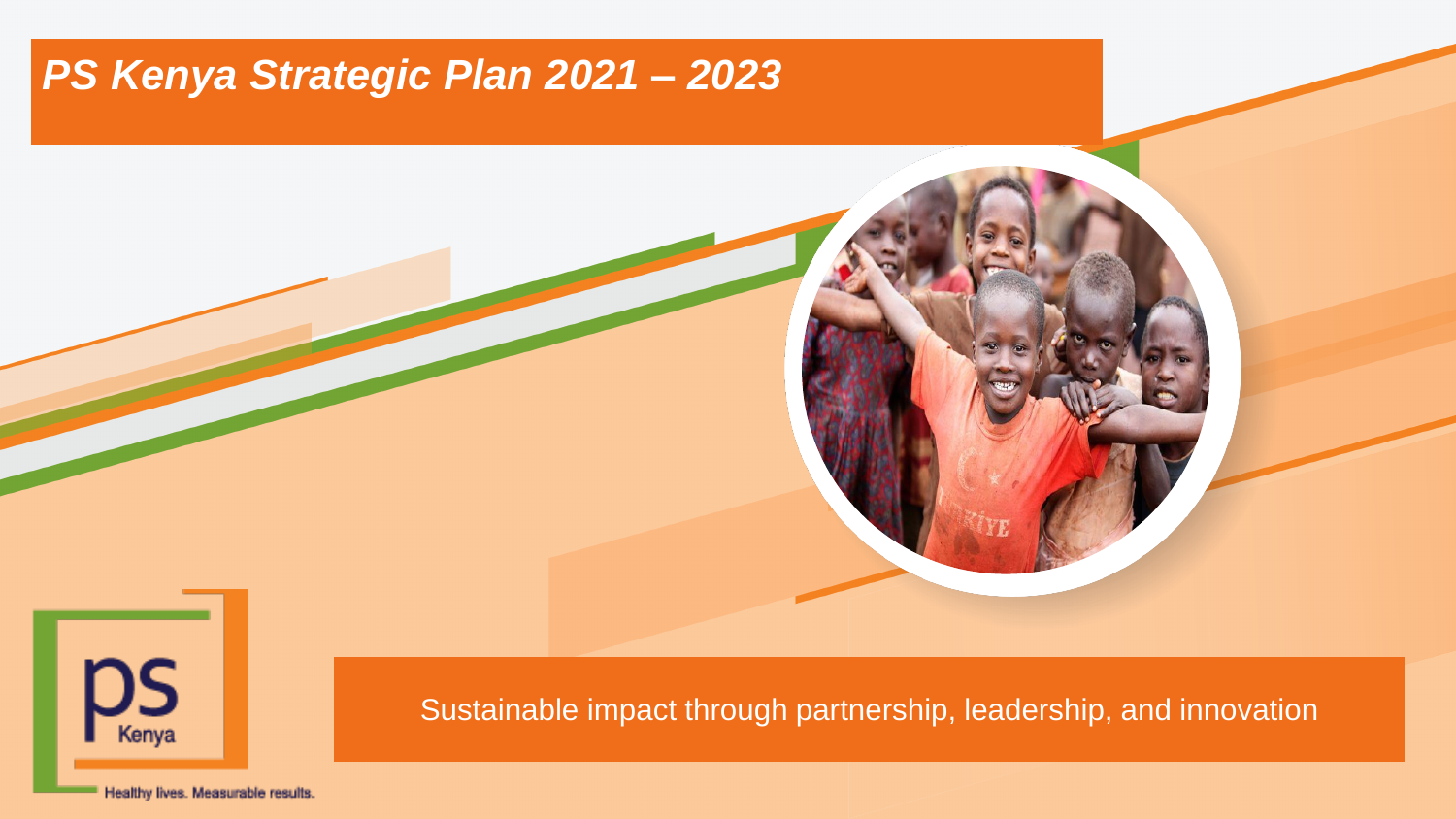## **PS Kenya's strategic challenge**

*"How do we leverage our strengths and adapt our institutional capabilities to grow our impact and work toward sustainability in a market that is becoming increasingly hostile to the status quo?"*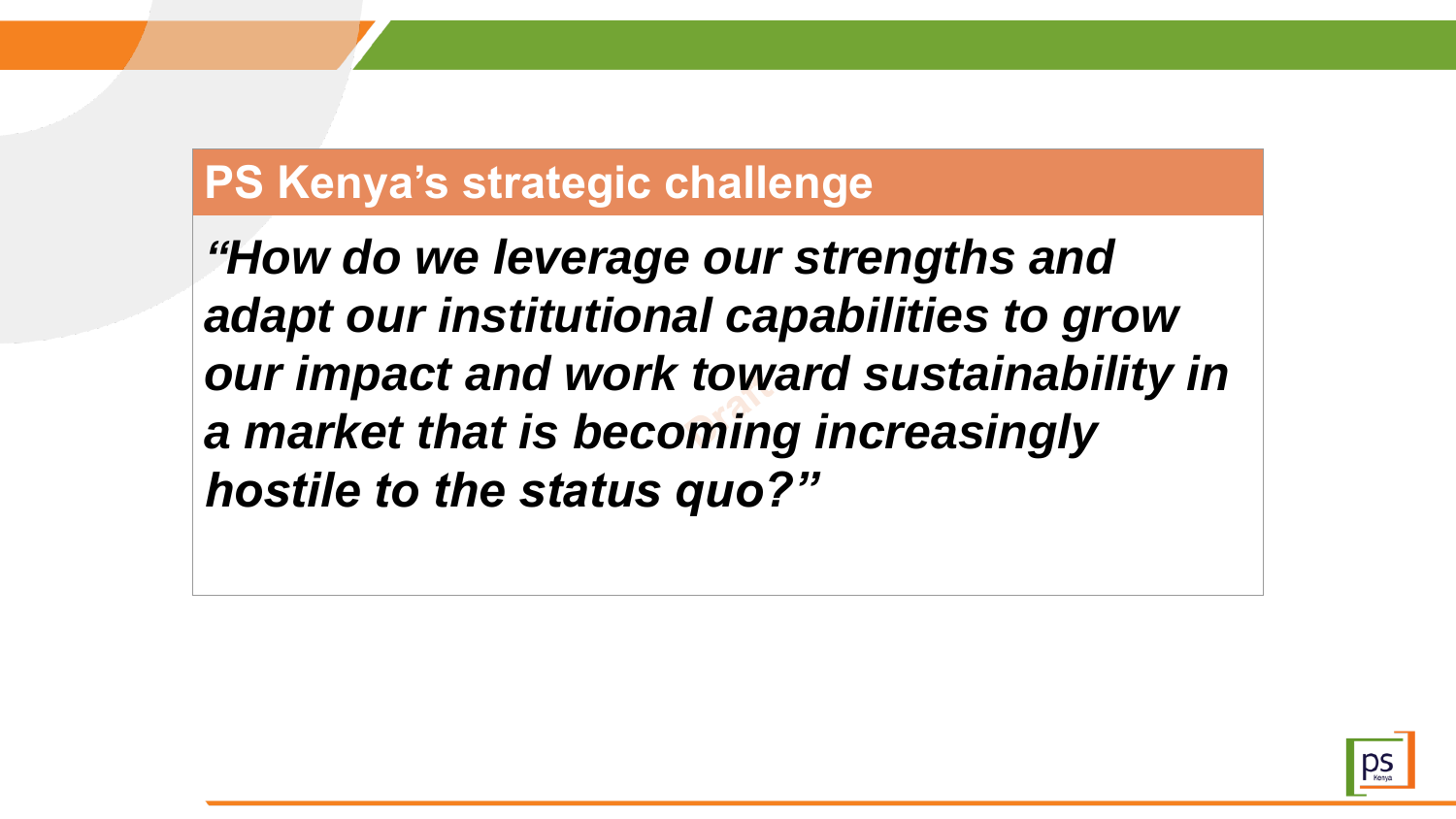### **Mission, Vision and Values**



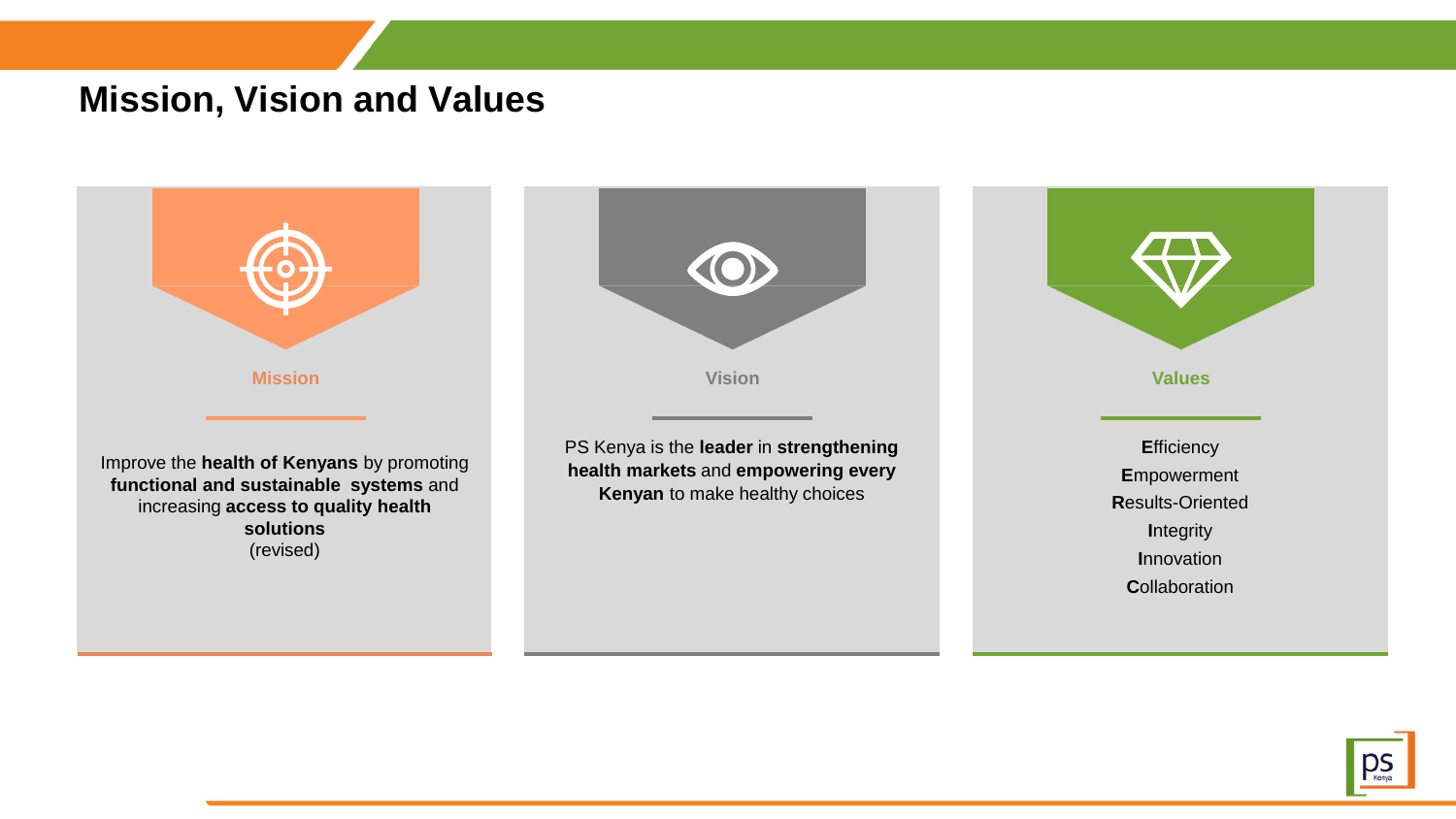# **Strategic priorities & Cross-cutting priorities**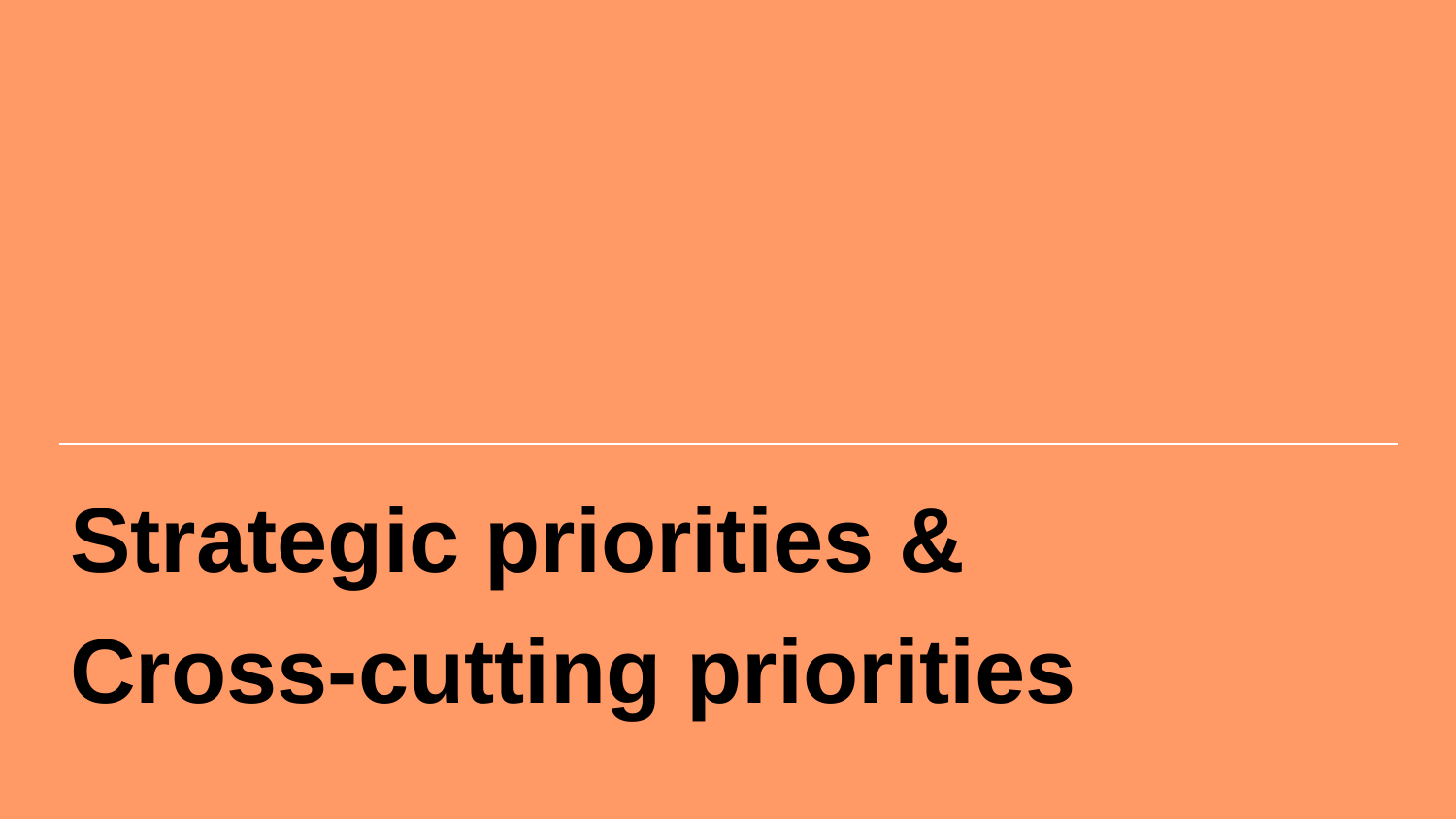### **PS Kenya will increase impact by working through others, sitting at the table, and offering innovative sustainable solutions**

| <b>SP1:</b> Work with and through | <b>SP2: Provide thought partnership</b> | SP3: Develop and deliver to       |
|-----------------------------------|-----------------------------------------|-----------------------------------|
| others to improve Sara's access   | and leading solutions to facilitate     | market scalable & sustainable     |
| to quality and affordable         | the GOK's successful UHC                | solutions that will improve the   |
| healthcare                        | transformation                          | delivery of healthcare to Sara in |
|                                   |                                         | the long term                     |

*CP 1*: Improve organizational efficiency to deliver results and solutions cost-effectively

*CP2:* Digital and innovative solutions that will disrupt the healthcare ecosystem and facilitate UHC

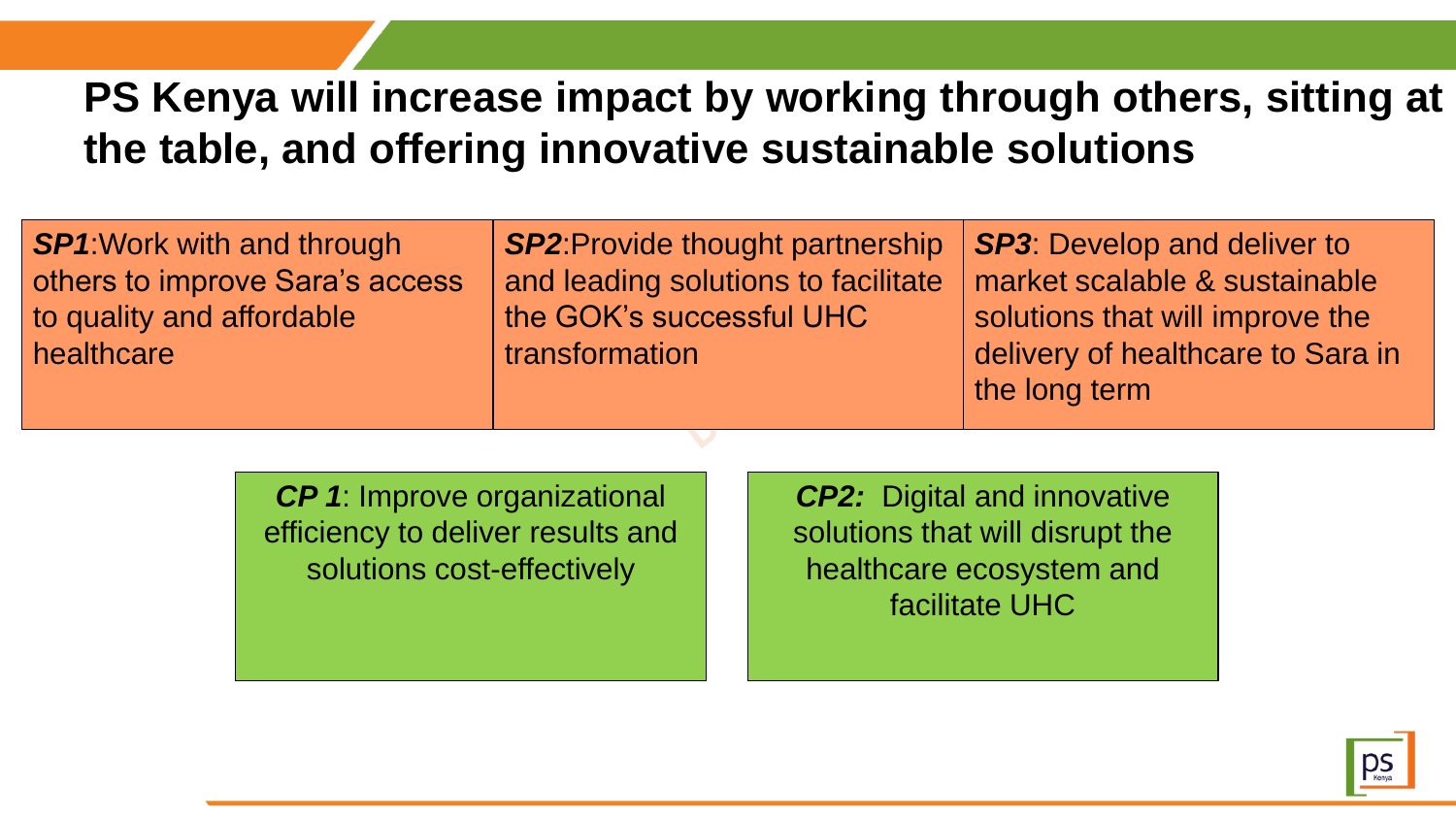### **Shifting PS Kenya upstream by working through others will enhance PS Kenya's brand, build capacity and increase impact**

 $\frac{1}{2}$ 

#### **Value proposition**

**End consumer (Sara)**: To Sara and the health ecosystem around her, PS Kenya will add significant value by providing technical leadership to enhance access to healthcare products, services, and communications, in line with government priorities.

**Payer (donors)**: To donors wanting to maximize health impact to Sara at scale, while minimizing risk and oversight headaches, PS Kenya can be the local, endto-end solution that drives long term effectiveness.

#### **Partners (sub-awardees):** To smaller, local NGOs/CBOs, PS Kenya can help connect them to resources, funding, and best practices to further their impact

**Improve access** Leverage technical leadership to build a network of partners to collectively enhance access to quality primary health services to Sara



**Change behavior** Promote healthy behavior and increase the overall demand for health services and products by Sara

#### **Objectives**



**Expand reach & influence**

Expand PS Kenya reach in counties and effectively position it to take advantage of the shifting health landscape



**Build internal oversight capacity** 

Strengthen internal capacity for managing subscontractors to effectively de risk partmer investments



**Build external grassroots capacity**

> Increase capacity of smaller NGOs, CBOs aligned to PS Kenya's goals

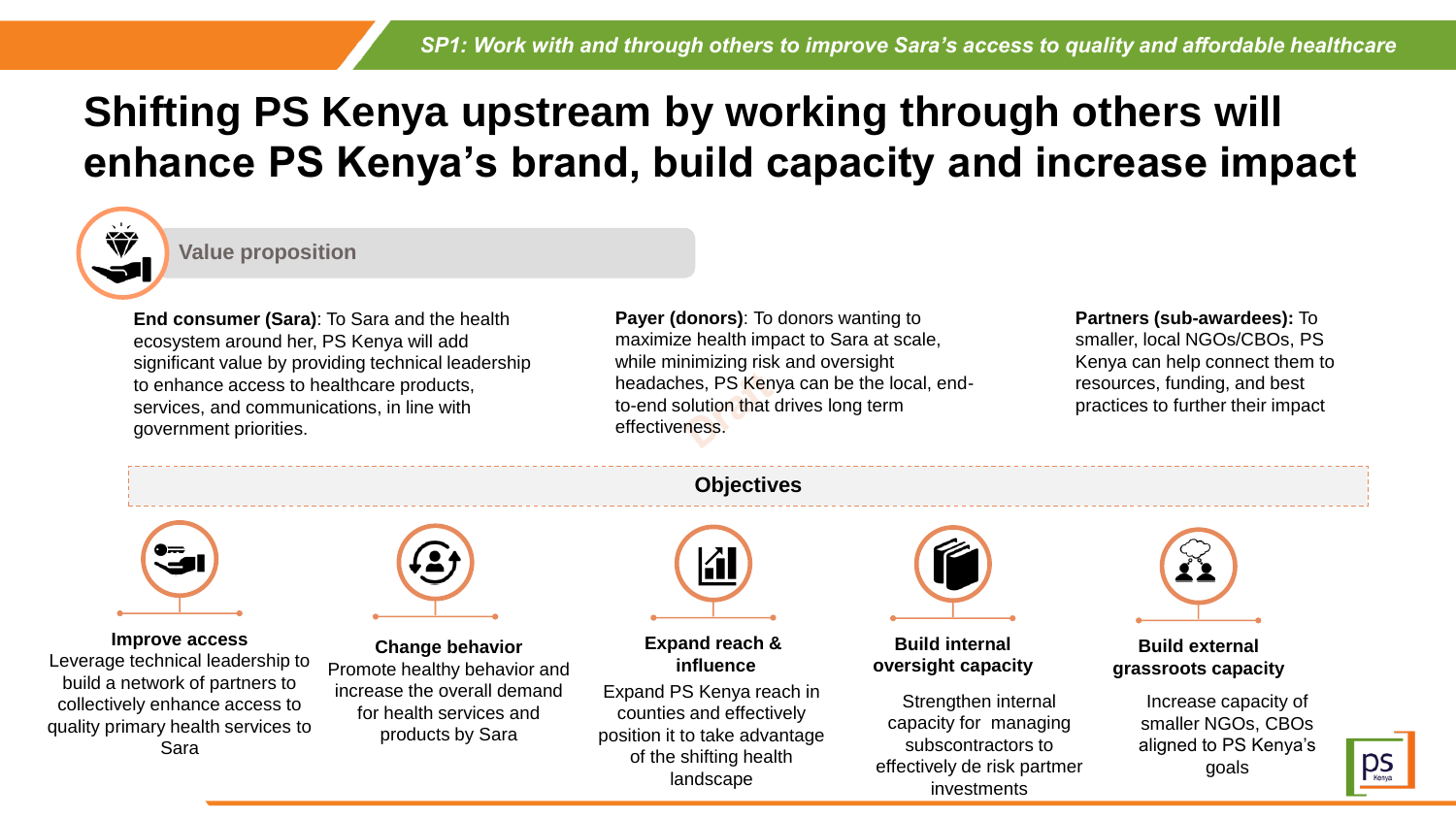### **PS Kenya will leverage its current leadership position to advocate for key decisions & solutions for UHC & MOH priorities**



**Value proposition**

**GOK:** To facilitate the GOK's goal of UHC and other MOH priorities, PS Kenya can become the indispensable and go-to local partner in the essential integration of the private sector, in quality assurance, in digital enhancements, and beyond.

**Private sector:** To smaller private sector health facilities throughout the country, PS Kenya can be the intermediary who opens doors for integration into UHC, while also alleviating key technical blockages to quality and profitable service delivery

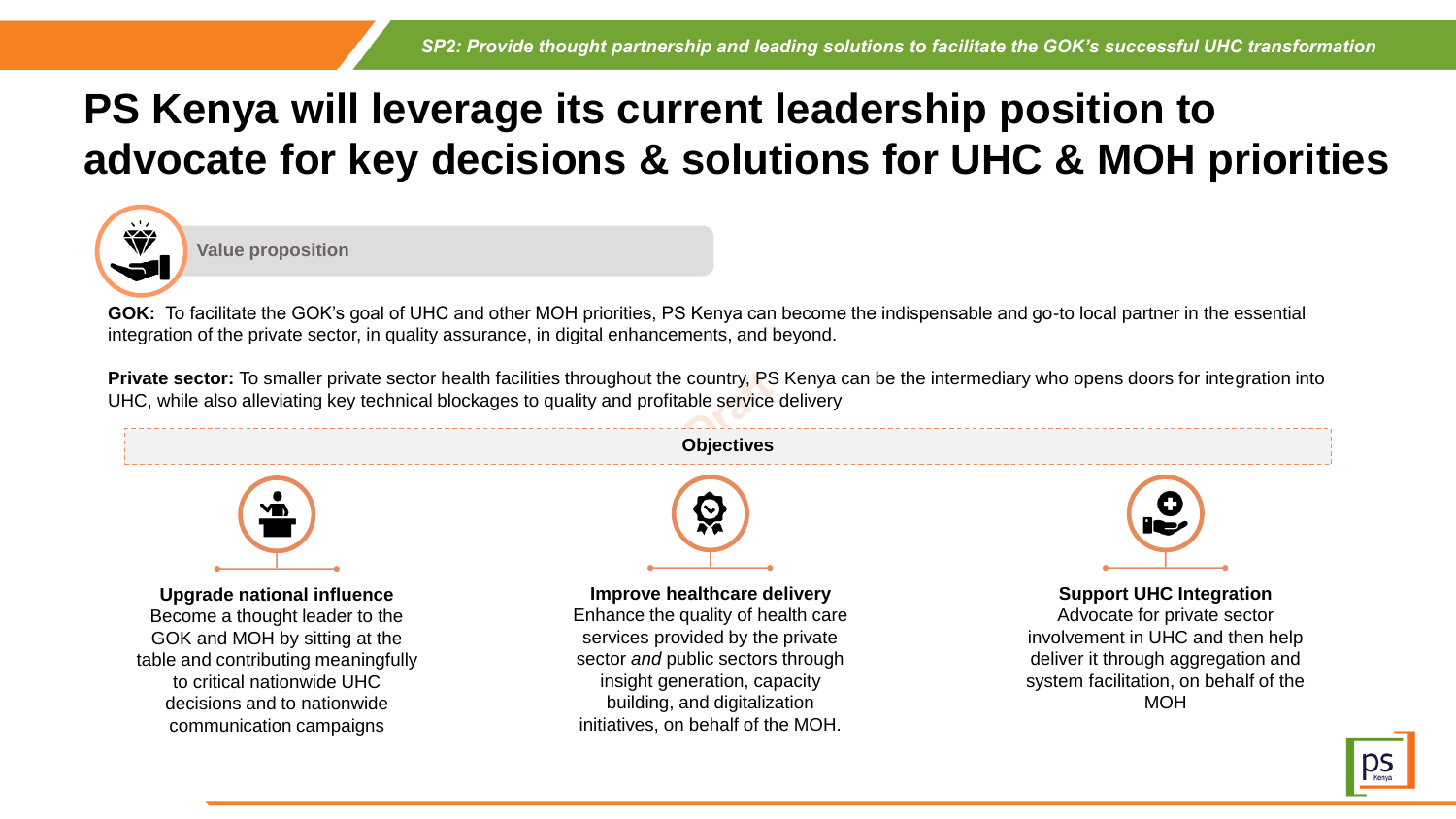### **PS Kenya will take an entrepreneurial approach to its existing services as well as to new services**



**Value proposition**

PS Kenya will leverage its brand, partnerships, and experience delivering health programs in the market both to develop existing business opportunities as well as to develop others that will disrupt the market through its competitive local pricing



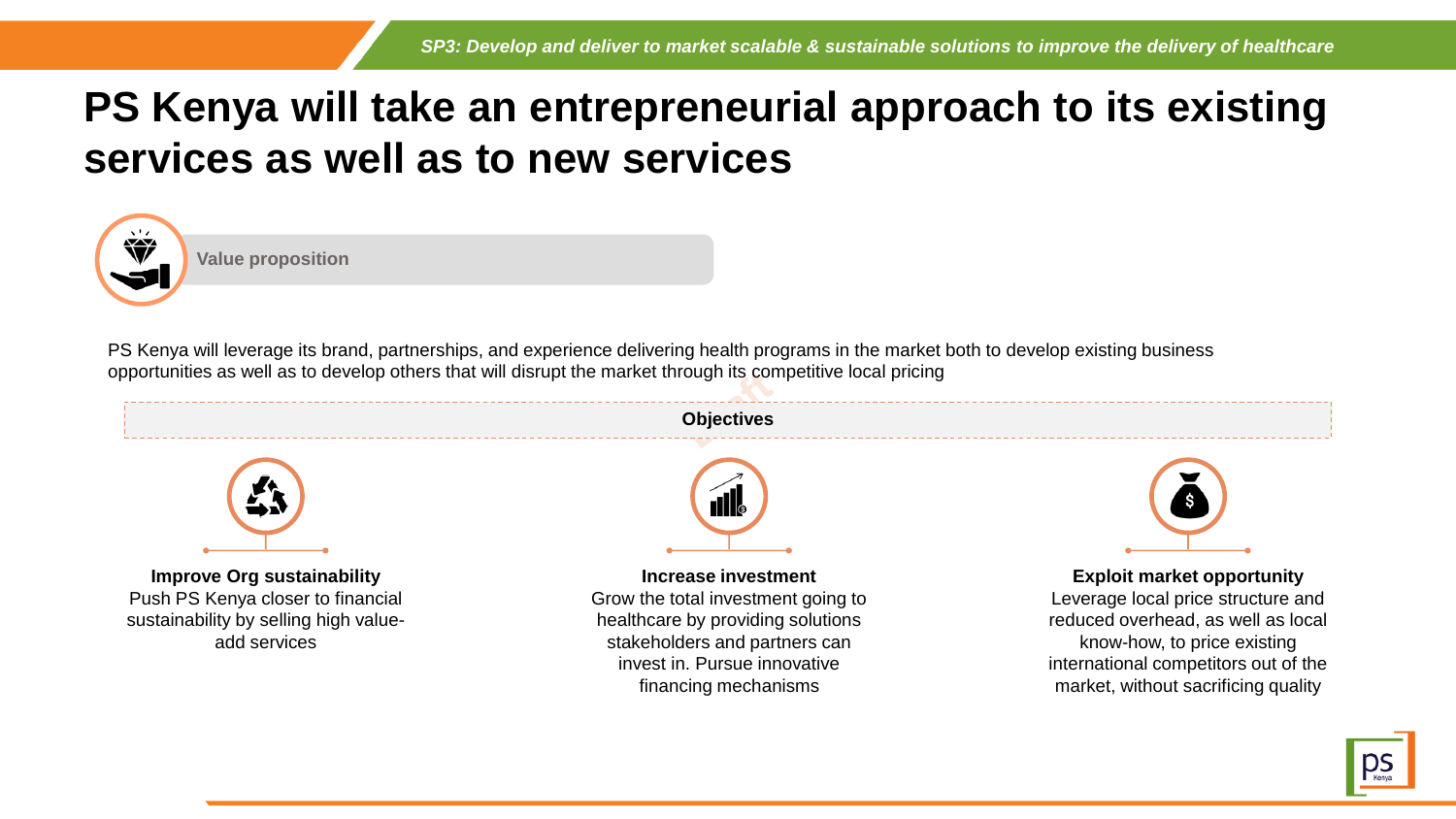### **PS Kenya will continue to pursue efficiencies across the organization and maximize revenue**



**Value proposition**

PS Kenya will build on previous experience optimizing key organizational processes to keep cost structure low while increasing grant revenue and maximize surplus that can be redirected as investments in other key areas